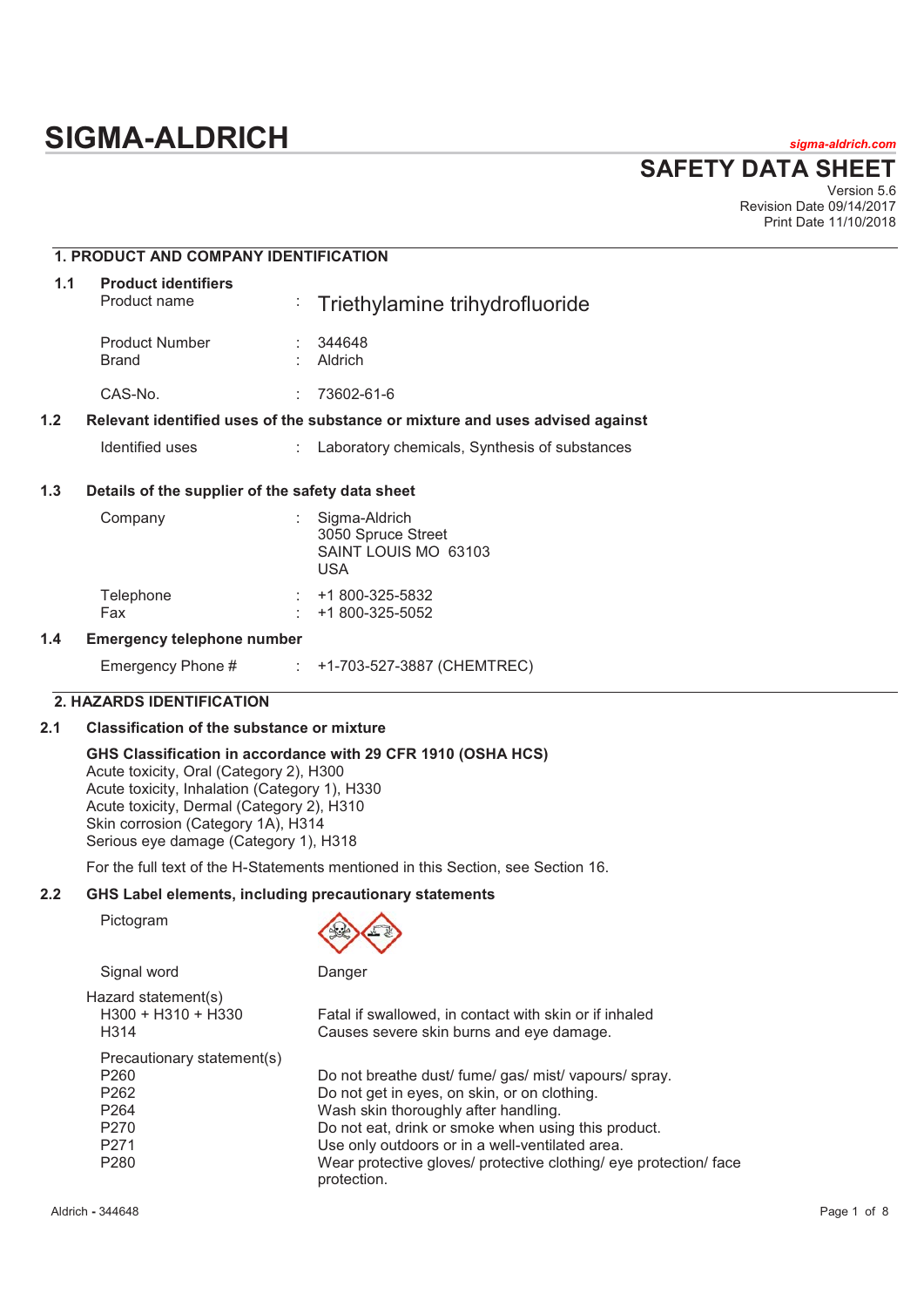| P <sub>284</sub>            | Wear respiratory protection.                                                                                                                                                    |
|-----------------------------|---------------------------------------------------------------------------------------------------------------------------------------------------------------------------------|
| $P301 + P310 + P330$        | IF SWALLOWED: Immediately call a POISON CENTER/doctor. Rinse<br>mouth.                                                                                                          |
| $P301 + P330 + P331$        | IF SWALLOWED: Rinse mouth. Do NOT induce vomiting.                                                                                                                              |
| $P302 + P350 + P310$        | IF ON SKIN: Gently wash with plenty of soap and water. Immediately call<br>a POISON CENTER or doctor/ physician.                                                                |
| $P303 + P361 + P353$        | IF ON SKIN (or hair): Take off immediately all contaminated clothing.<br>Rinse skin with water/shower.                                                                          |
| $P304 + P340 + P310$        | IF INHALED: Remove person to fresh air and keep comfortable for<br>breathing. Immediately call a POISON CENTER/doctor.                                                          |
| $P305 + P351 + P338 + P310$ | IF IN EYES: Rinse cautiously with water for several minutes. Remove<br>contact lenses, if present and easy to do. Continue rinsing. Immediately<br>call a POISON CENTER/doctor. |
| P362                        | Take off contaminated clothing and wash before reuse.                                                                                                                           |
| P403 + P233                 | Store in a well-ventilated place. Keep container tightly closed.                                                                                                                |
| P405                        | Store locked up.                                                                                                                                                                |
| P <sub>501</sub>            | Dispose of contents/ container to an approved waste disposal plant.                                                                                                             |

**2.3 Hazards not otherwise classified (HNOC) or not covered by GHS**  Strong hydrogen fluoride-releaser

# **3. COMPOSITION/INFORMATION ON INGREDIENTS**

| 3.1 | <b>Substances</b>           |                                 |                |
|-----|-----------------------------|---------------------------------|----------------|
|     | Synonyms                    | Hydrogen fluoride triethylamine |                |
|     | Formula                     | : $C_6H_{15}N \cdot 3HF$        |                |
|     | Molecular weight            | 161.21 g/mol                    |                |
|     | CAS-No.                     | 73602-61-6                      |                |
|     | EC-No.                      | 277-550-5                       |                |
|     | <b>Hazardous components</b> |                                 |                |
|     | Component                   |                                 | Classification |
|     | Triethylammonium fluoride   |                                 |                |

| Triethylammonium fluoride |                                                                                                                |                |
|---------------------------|----------------------------------------------------------------------------------------------------------------|----------------|
|                           | Acute Tox. 2; Acute Tox. 1;<br>Acute Tox. 2; Skin Corr. 1A;<br>Eye Dam. 1; H300 + H310 +<br>l H330. H314. H318 | $190 - 100 \%$ |

For the full text of the H-Statements mentioned in this Section, see Section 16.

### **4. FIRST AID MEASURES**

#### **4.1 Description of first aid measures**

#### **General advice**

Hydrofluoric (HF) acid burns require immediate and specialized first aid and medical treatment. Symptoms may be delayed up to 24 hours depending on the concentration of HF. After decontamination with water, further damage can occur due to penetration/absorption of the fluoride ion. Treatment should be directed toward binding the fluoride ion as well as the effects of exposure. Skin exposures can be treated with a 2.5% calcium gluconate gel repeated until burning ceases. More serious skin exposures may require subcutaneous calcium gluconate except for digital areas unless the physician is experienced in this technique, due to the potential for tissue injury from increased pressure. Absorption can readily occur through the subungual areas and should be considered when undergoing decontamination. Prevention of absorption of the fluoride ion in cases of ingestion can be obtained by giving milk, chewable calcium carbonate tablets or Milk of Magnesia to conscious victims. Conditions such as hypocalcemia, hypomagnesemia and cardiac arrhythmias should be monitored for, since they can occur after exposure. Consult a physician.Show this safety data sheet to the doctor in attendance.Move out of dangerous area.Consult a physician. Show this safety data sheet to the doctor in attendance.Move out of dangerous area.Hydrofluoric (HF) acid burns require immediate and specialized first aid and medical treatment. Symptoms may be delayed up to 24 hours depending on the concentration of HF. After decontamination with water, further damage can occur due to penetration/absorption of the fluoride ion. Treatment should

Concentration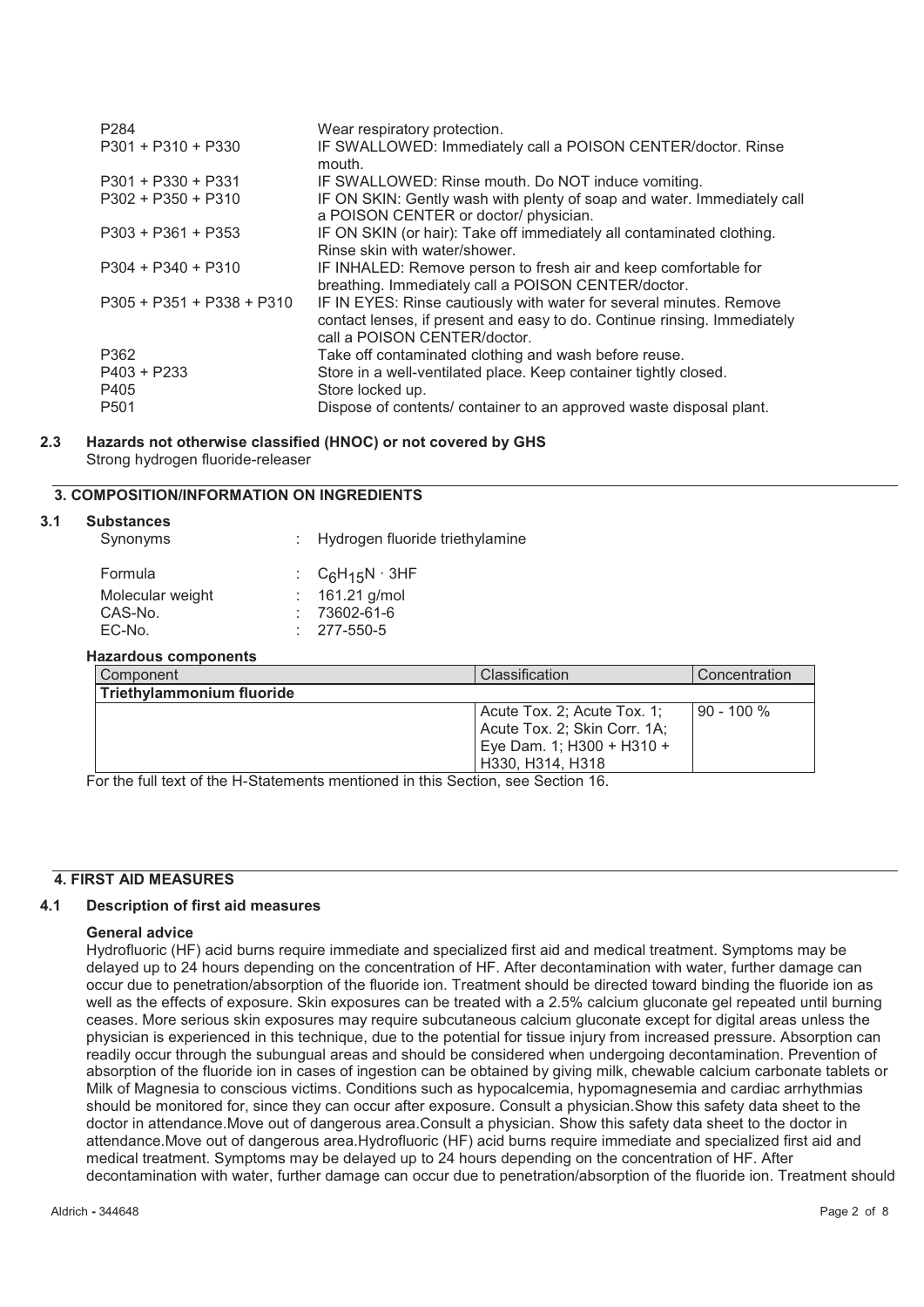be directed toward binding the fluoride ion as well as the effects of exposure. Skin exposures can be treated with a 2.5% calcium gluconate gel repeated until burning ceases. More serious skin exposures may require subcutaneous calcium gluconate except for digital areas unless the physician is experienced in this technique, due to the potential for tissue injury from increased pressure. Absorption can readily occur through the subungual areas and should be considered when undergoing decontamination. Prevention of absorption of the fluoride ion in cases of ingestion can be obtained by giving milk, chewable calcium carbonate tablets or Milk of Magnesia to conscious victims. Conditions such as hypocalcemia, hypomagnesemia and cardiac arrhythmias should be monitored for, since they can occur after exposure.

#### **If inhaled**

If breathed in, move person into fresh air. If not breathing, give artificial respiration. Consult a physician.

#### **In case of skin contact**

Take off contaminated clothing and shoes immediately. Wash off with soap and plenty of water. Take victim immediately to hospital. Consult a physician.First treatment with calcium gluconate paste.

#### **In case of eye contact**

Rinse thoroughly with plenty of water for at least 15 minutes and consult a physician.Continue rinsing eyes during transport to hospital.

#### **If swallowed**

Do NOT induce vomiting. Never give anything by mouth to an unconscious person. Rinse mouth with water. Consult a physician.

#### **4.2 Most important symptoms and effects, both acute and delayed**

The most important known symptoms and effects are described in the labelling (see section 2.2) and/or in section 11

**4.3 Indication of any immediate medical attention and special treatment needed**  No data available

# **5. FIREFIGHTING MEASURES**

#### **5.1 Extinguishing media**

#### **Suitable extinguishing media**

Use water spray, alcohol-resistant foam, dry chemical or carbon dioxide.

**5.2 Special hazards arising from the substance or mixture**  No data available

#### **5.3 Advice for firefighters**  Wear self-contained breathing apparatus for firefighting if necessary.

#### **5.4 Further information**  No data available

# **6. ACCIDENTAL RELEASE MEASURES**

#### **6.1 Personal precautions, protective equipment and emergency procedures**

Wear respiratory protection. Avoid breathing vapours, mist or gas. Ensure adequate ventilation. Evacuate personnel to safe areas.

For personal protection see section 8.

#### **6.2 Environmental precautions**  Prevent further leakage or spillage if safe to do so. Do not let product enter drains.

**6.3 Methods and materials for containment and cleaning up** 

Soak up with inert absorbent material and dispose of as hazardous waste. Keep in suitable, closed containers for disposal.

**6.4 Reference to other sections**  For disposal see section 13.

# **7. HANDLING AND STORAGE**

# **7.1 Precautions for safe handling**

Avoid contact with skin and eyes. Avoid inhalation of vapour or mist. For precautions see section 2.2.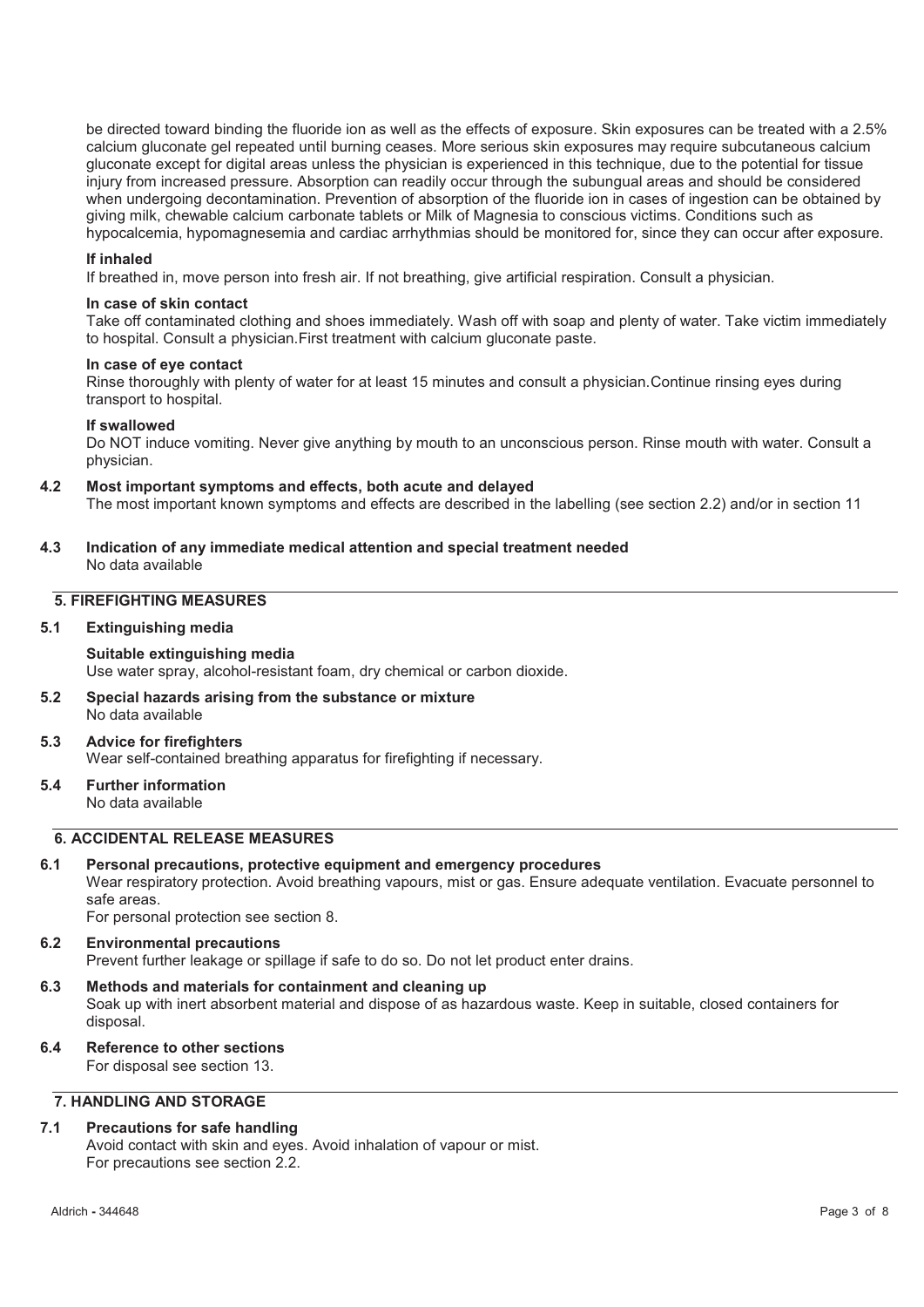#### **7.2 Conditions for safe storage, including any incompatibilities**

Keep container tightly closed in a dry and well-ventilated place. Containers which are opened must be carefully resealed and kept upright to prevent leakage.

Do not store in glass

#### **7.3 Specific end use(s)**

Apart from the uses mentioned in section 1.2 no other specific uses are stipulated

# **8. EXPOSURE CONTROLS/PERSONAL PROTECTION**

#### **8.1 Control parameters**

# **Components with workplace control parameters**

Contains no substances with occupational exposure limit values.

#### **8.2 Exposure controls**

#### **Appropriate engineering controls**

Avoid contact with skin, eyes and clothing. Wash hands before breaks and immediately after handling the product.

#### **Personal protective equipment**

#### **Eye/face protection**

Tightly fitting safety goggles. Faceshield (8-inch minimum). Use equipment for eye protection tested and approved under appropriate government standards such as NIOSH (US) or EN 166(EU).

#### **Skin protection**

Handle with gloves. Gloves must be inspected prior to use. Use proper glove removal technique (without touching glove's outer surface) to avoid skin contact with this product. Dispose of contaminated gloves after use in accordance with applicable laws and good laboratory practices. Wash and dry hands.

Full contact Material: Nitrile rubber Minimum layer thickness: 0.4 mm Break through time: 480 min Material tested:Camatril® (KCL 730 / Aldrich Z677442, Size M)

Splash contact Material: Nitrile rubber Minimum layer thickness: 0.2 mm Break through time: 49 min Material tested:Dermatril® P (KCL 743 / Aldrich Z677388, Size M)

data source: KCL GmbH, D-36124 Eichenzell, phone +49 (0)6659 87300, e-mail sales@kcl.de, test method: EN374

If used in solution, or mixed with other substances, and under conditions which differ from EN 374, contact the supplier of the CE approved gloves. This recommendation is advisory only and must be evaluated by an industrial hygienist and safety officer familiar with the specific situation of anticipated use by our customers. It should not be construed as offering an approval for any specific use scenario.

#### **Body Protection**

Complete suit protecting against chemicals, The type of protective equipment must be selected according to the concentration and amount of the dangerous substance at the specific workplace.

#### **Respiratory protection**

Where risk assessment shows air-purifying respirators are appropriate use a full-face respirator with multipurpose combination (US) or type ABEK (EN 14387) respirator cartridges as a backup to engineering controls. If the respirator is the sole means of protection, use a full-face supplied air respirator. Use respirators and components tested and approved under appropriate government standards such as NIOSH (US) or CEN (EU).

#### **Control of environmental exposure**

Prevent further leakage or spillage if safe to do so. Do not let product enter drains.

# **9. PHYSICAL AND CHEMICAL PROPERTIES**

#### **9.1 Information on basic physical and chemical properties**

a) Appearance Form: liquid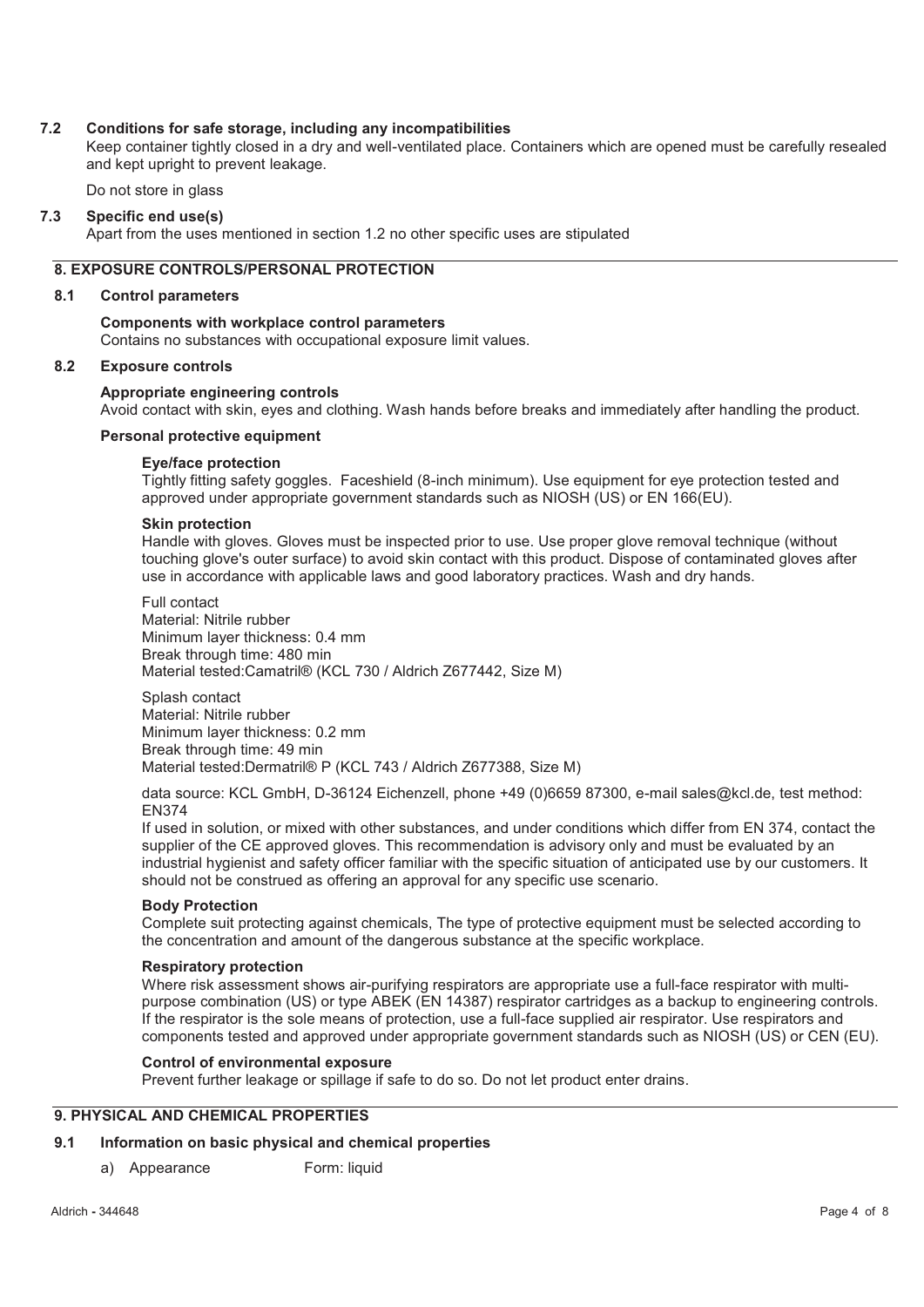|     | b)      | Odour                                              | No data available                         |
|-----|---------|----------------------------------------------------|-------------------------------------------|
|     | c)      | <b>Odour Threshold</b>                             | No data available                         |
|     | d)      | рH                                                 | No data available                         |
|     | e)      | Melting point/freezing<br>point                    | No data available                         |
|     | f)      | Initial boiling point and<br>boiling range         | 70 °C (158 °F) at 20 hPa (15 mmHg) - lit. |
|     | g)      | Flash point                                        | No data available                         |
|     | h)      | Evaporation rate                                   | No data available                         |
|     | i)      | Flammability (solid, gas)                          | No data available                         |
|     | j)      | Upper/lower<br>flammability or<br>explosive limits | No data available                         |
|     | k)      | Vapour pressure                                    | No data available                         |
|     | $\vert$ | Vapour density                                     | No data available                         |
|     | m)      | Relative density                                   | 0.989 g/cm3 at 25 °C (77 °F)              |
|     | n)      | Water solubility                                   | No data available                         |
|     | O)      | Partition coefficient: n-<br>octanol/water         | No data available                         |
|     | p)      | Auto-ignition<br>temperature                       | No data available                         |
|     | q)      | Decomposition<br>temperature                       | No data available                         |
|     | r)      | Viscosity                                          | No data available                         |
|     | s)      | <b>Explosive properties</b>                        | No data available                         |
|     | t)      | Oxidizing properties                               | No data available                         |
| 9.2 |         | Other safety information                           |                                           |

#### No data available

# **10. STABILITY AND REACTIVITY**

- **10.1 Reactivity**  No data available
- **10.2 Chemical stability**  Stable under recommended storage conditions.
- **10.3 Possibility of hazardous reactions**  No data available
- **10.4 Conditions to avoid**  Reacts dangerously with glass.
- **10.5 Incompatible materials**  Strong oxidizing agents, glassglass

#### **10.6 Hazardous decomposition products**  Hazardous decomposition products formed under fire conditions. - Carbon oxides, Nitrogen oxides (NOx), Hydrogen fluoride Other decomposition products - No data available In the event of fire: see section 5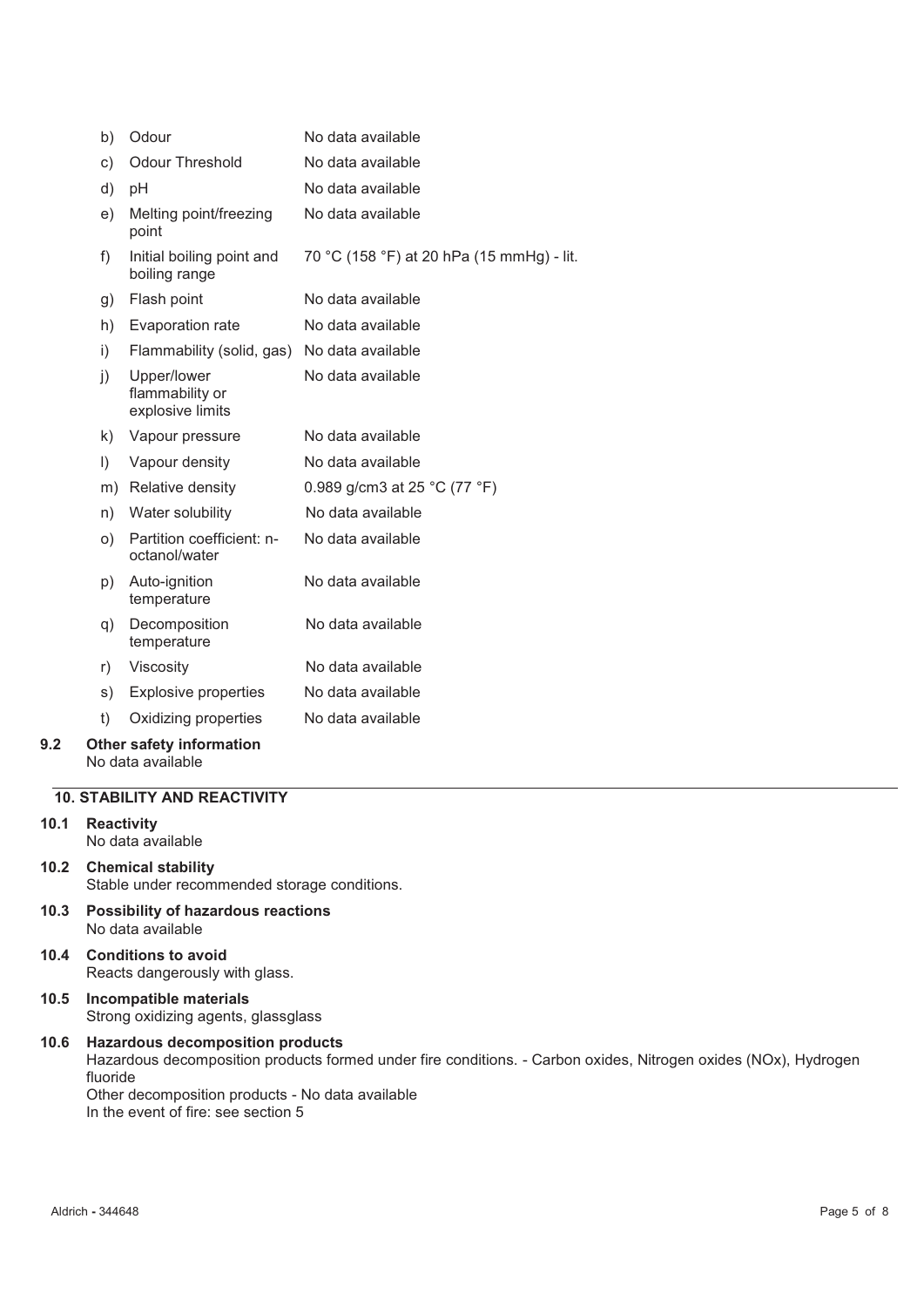# **11. TOXICOLOGICAL INFORMATION**

#### **11.1 Information on toxicological effects**

#### **Acute toxicity**

No data available

Inhalation: No data available

Dermal: No data available

No data available

**Skin corrosion/irritation**  No data available

**Serious eye damage/eye irritation**  No data available

#### **Respiratory or skin sensitisation**  No data available

#### **Germ cell mutagenicity**

No data available

#### **Carcinogenicity**

- IARC: No component of this product present at levels greater than or equal to 0.1% is identified as probable, possible or confirmed human carcinogen by IARC.
- NTP: No component of this product present at levels greater than or equal to 0.1% is identified as a known or anticipated carcinogen by NTP.
- OSHA: No component of this product present at levels greater than or equal to 0.1% is identified as a carcinogen or potential carcinogen by OSHA.

#### **Reproductive toxicity**

No data available

No data available

**Specific target organ toxicity - single exposure**  No data available

**Specific target organ toxicity - repeated exposure**  No data available

#### **Aspiration hazard**  No data available

#### **Additional Information**

RTECS: Not available

Material reacts with moisture on the skin, eyes, and mucous membranes to generate hydrogen fluoride. Hydrogen fluoride is extremely destructive and may cause deep progressive burns that induce subcutaneous tissues to become blanched and bloodless resulting in lesions of dead tissue that are slow to heal. Fluoride ion can reduce serum calcium levels possibly causing fatal hypocalcemia.

Material is extremely destructive to tissue of the mucous membranes and upper respiratory tract, eyes, and skin., Cough, Shortness of breath, Headache, Nausea

Fluoride ion can reduce serum calcium levels possibly causing fatal hypocalcemia.

# **12. ECOLOGICAL INFORMATION**

#### **12.1 Toxicity**

No data available

**12.2 Persistence and degradability** 

No data available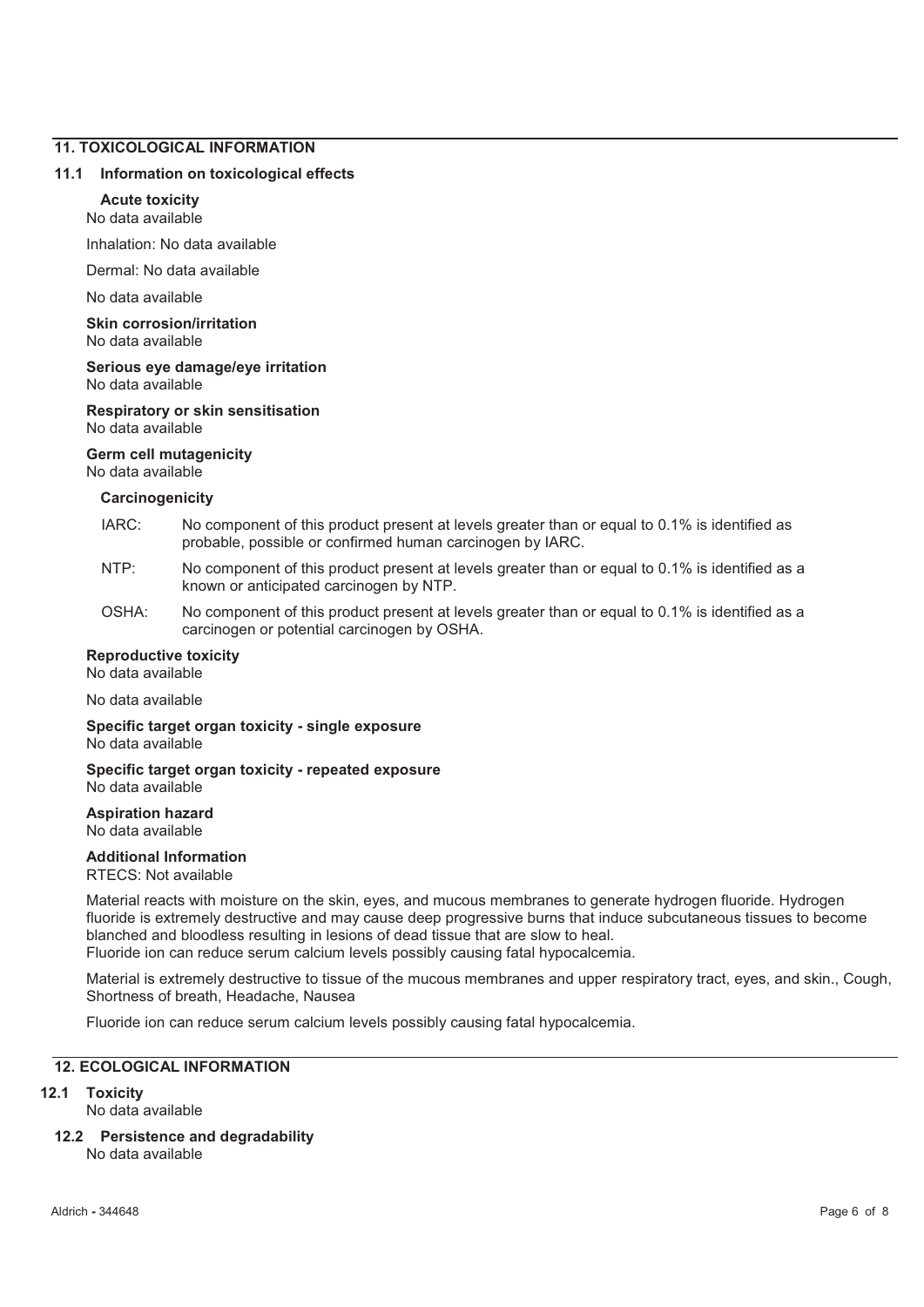# **12.3 Bioaccumulative potential**

No data available

**12.4 Mobility in soil**  No data available

# **12.5 Results of PBT and vPvB assessment**

PBT/vPvB assessment not available as chemical safety assessment not required/not conducted

# **12.6 Other adverse effects**

No data available

# **13. DISPOSAL CONSIDERATIONS**

### **13.1 Waste treatment methods**

### **Product**

Offer surplus and non-recyclable solutions to a licensed disposal company. Contact a licensed professional waste disposal service to dispose of this material. Dissolve or mix the material with a combustible solvent and burn in a chemical incinerator equipped with an afterburner and scrubber.

### **Contaminated packaging**

Dispose of as unused product.

# **14. TRANSPORT INFORMATION**

**DOT (US)** Class: 6.1 (8) Packing group: I Proper shipping name: Toxic liquids, corrosive, organic, n.o.s. (Triethylammonium fluoride) Reportable Quantity (RQ): Poison Inhalation Hazard: No

**IMDG**<br>UN number: 2927 Class: 6.1 (8) Packing group: I EMS-No: F-A, S-B Proper shipping name: TOXIC LIQUID, CORROSIVE, ORGANIC, N.O.S. (Triethylammonium fluoride)

# **IATA**

UN number: 2927 Class: 6.1 (8) Packing group: I Proper shipping name: Toxic liquid, corrosive, organic, n.o.s. (Triethylammonium fluoride)

# **15. REGULATORY INFORMATION**

# **SARA 302 Components**

No chemicals in this material are subject to the reporting requirements of SARA Title III, Section 302.

### **SARA 313 Components**

This material does not contain any chemical components with known CAS numbers that exceed the threshold (De Minimis) reporting levels established by SARA Title III, Section 313.

# **SARA 311/312 Hazards**

Acute Health Hazard

# **Massachusetts Right To Know Components**

No components are subject to the Massachusetts Right to Know Act.

# **Pennsylvania Right To Know Components**

| Triethylammonium fluoride                  | CAS-No.<br>73602-61-6 | <b>Revision Date</b> |
|--------------------------------------------|-----------------------|----------------------|
| <b>New Jersey Right To Know Components</b> |                       |                      |
|                                            | CAS-No.               | <b>Revision Date</b> |
| Triethylammonium fluoride                  | 73602-61-6            |                      |

#### **California Prop. 65 Components**

This product does not contain any chemicals known to State of California to cause cancer, birth defects, or any other reproductive harm.